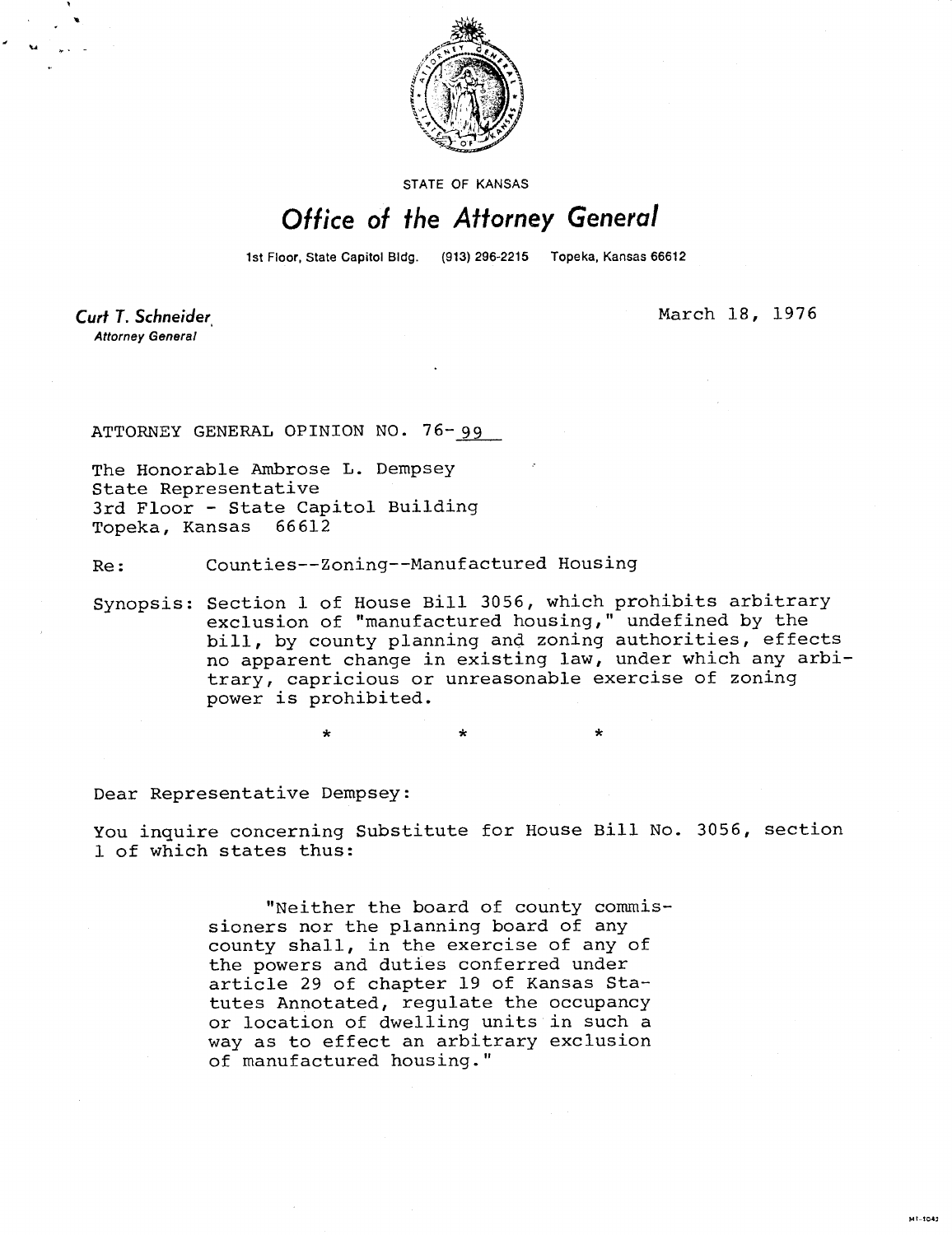The Honorable Ambrose L. Dempsey Page Two March 18, 1976

It should be noted that the bill does not define the term "manufactured housing," nor is that term defined in article 29, chapter 19, K.S.A.

That chapter contains a number of provisions concerning county planning and zoning powers. K.S.A. 19-2919 is but one of the statutory grants of zoning power, which may be cited for illustrative purposes:

> "For the purpose of promoting health, safety, morals, comfort or the general welfare, and conserving and protecting property values throughout the county or portions thereof, the board of county commissioners of any county may by resolution . . . provide for the adoption, or amendment, of zoning regulations in the manner hereinafter provided. Such regulation may restrict and regulate the height, number of stories, and size of buildings, the percentage of lots that may be occupied, the size of yards, courts and other open spaces, the location and use of buildings, structures and land for industry, business, trade, residence, the use of land located in areas designated as floodplains and other uses and including the distance of of any buildings from the road or street."

In attacking any zoning regulation enacted in the exercise of this or any other statutory grant of planning and zoning authority under article 29, chapter 19, K.S.A., the burden of proof rests upon the plaintiff to show that the zoning body has exercised its powers arbitrarily, capriciously or unreasonably. Hillebrand v. Board of County Commissioners, 180 Kan. 348, 304 P.2d 517 (1956). Thus, under existing law, any arbitrary exercise of the zoning power, whether involving manufactured housing, whatever that may be, or any other subject within the scope of the zoning power, is prohibited, and may be challenged by any proper plaintiff in a legal action in any district court of the state.

In seeking to determine the meaning of any new or amended statute, the courts frequently follow the commonplace rule of statutory construction cited in Huss v. DeMott, 215 Kan. 450, 524 P.2d 743 (1974) thus: